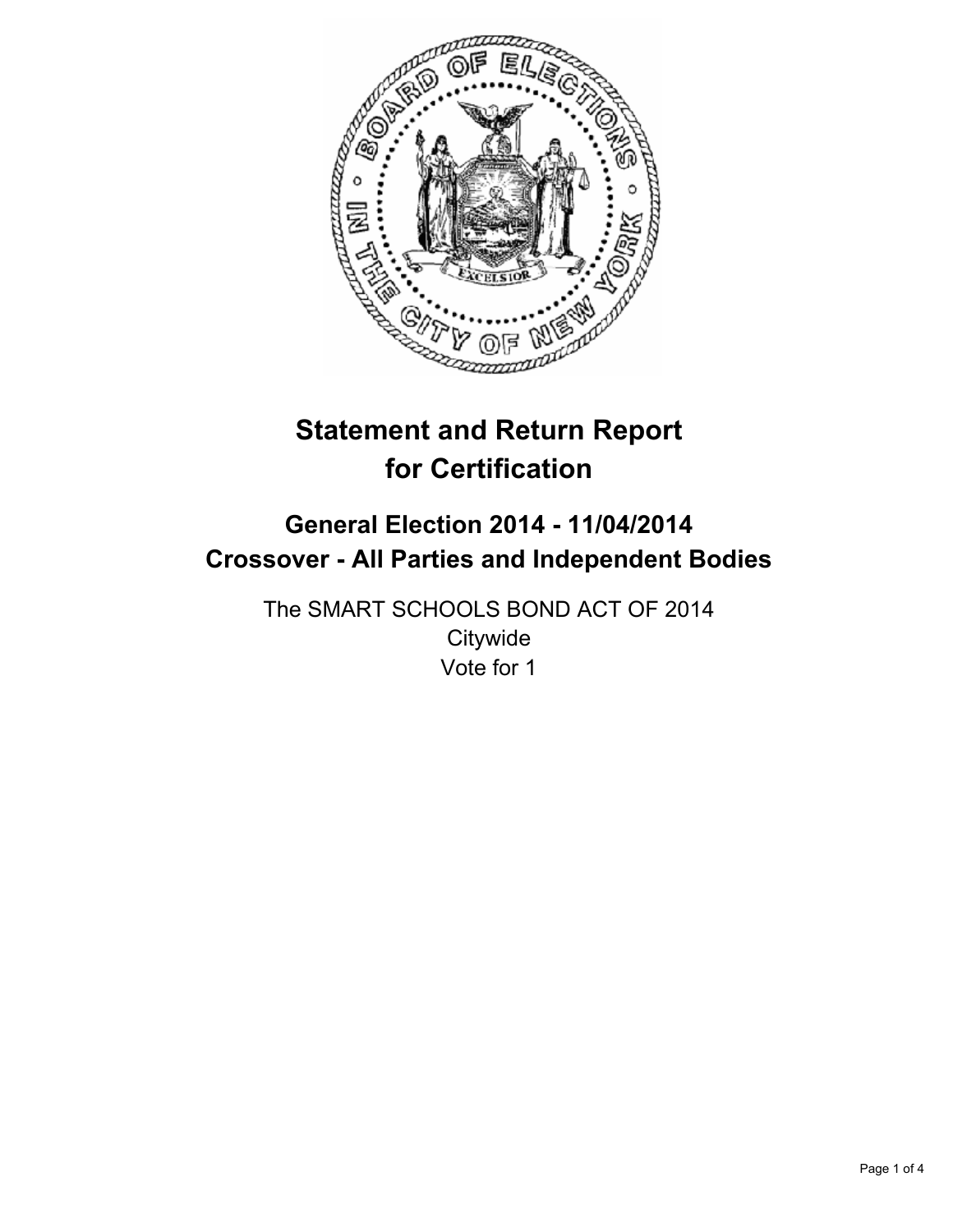

## **New York County**

| PUBLIC COUNTER                                           | 249,746  |
|----------------------------------------------------------|----------|
| <b>EMERGENCY</b>                                         | 14       |
| ABSENTEE/MILITARY                                        | 7,193    |
| <b>FEDERAL</b>                                           | 3,643    |
| SPECIAL PRESIDENTIAL                                     | $\Omega$ |
| <b>AFFIDAVIT</b>                                         | 3,860    |
| <b>Total Ballots</b>                                     | 264,456  |
| Less - Inapplicable Federal/Special Presidential Ballots | (3,643)  |
| <b>Total Applicable Ballots</b>                          | 260,813  |
| <b>YES</b>                                               | 150,355  |
| NO.                                                      | 38,573   |
| <b>Total Votes</b>                                       | 188,928  |
| Unrecorded                                               | 71,885   |

#### **Bronx County**

| PUBLIC COUNTER                                           | 135,537 |
|----------------------------------------------------------|---------|
| <b>EMERGENCY</b>                                         | 11      |
| ABSENTEE/MILITARY                                        | 3,092   |
| <b>FEDERAL</b>                                           | 426     |
| SPECIAL PRESIDENTIAL                                     | 0       |
| AFFIDAVIT                                                | 2,587   |
| <b>Total Ballots</b>                                     | 141,653 |
| Less - Inapplicable Federal/Special Presidential Ballots | (426)   |
| <b>Total Applicable Ballots</b>                          | 141,227 |
| <b>YES</b>                                               | 69,628  |
| <b>NO</b>                                                | 10,405  |
| <b>Total Votes</b>                                       | 80,033  |
| Unrecorded                                               | 61,194  |

## **Kings County**

| <b>PUBLIC COUNTER</b>                                    | 297,552 |
|----------------------------------------------------------|---------|
| <b>EMERGENCY</b>                                         | 46      |
| ABSENTEE/MILITARY                                        | 5,766   |
| <b>FEDERAL</b>                                           | 1,436   |
| SPECIAL PRESIDENTIAL                                     | 0       |
| AFFIDAVIT                                                | 4,616   |
| <b>Total Ballots</b>                                     | 309,416 |
| Less - Inapplicable Federal/Special Presidential Ballots | (1,436) |
| <b>Total Applicable Ballots</b>                          | 307,980 |
| <b>YES</b>                                               | 156,381 |
| <b>NO</b>                                                | 35,251  |
| <b>Total Votes</b>                                       | 191,632 |
| Unrecorded                                               | 116.348 |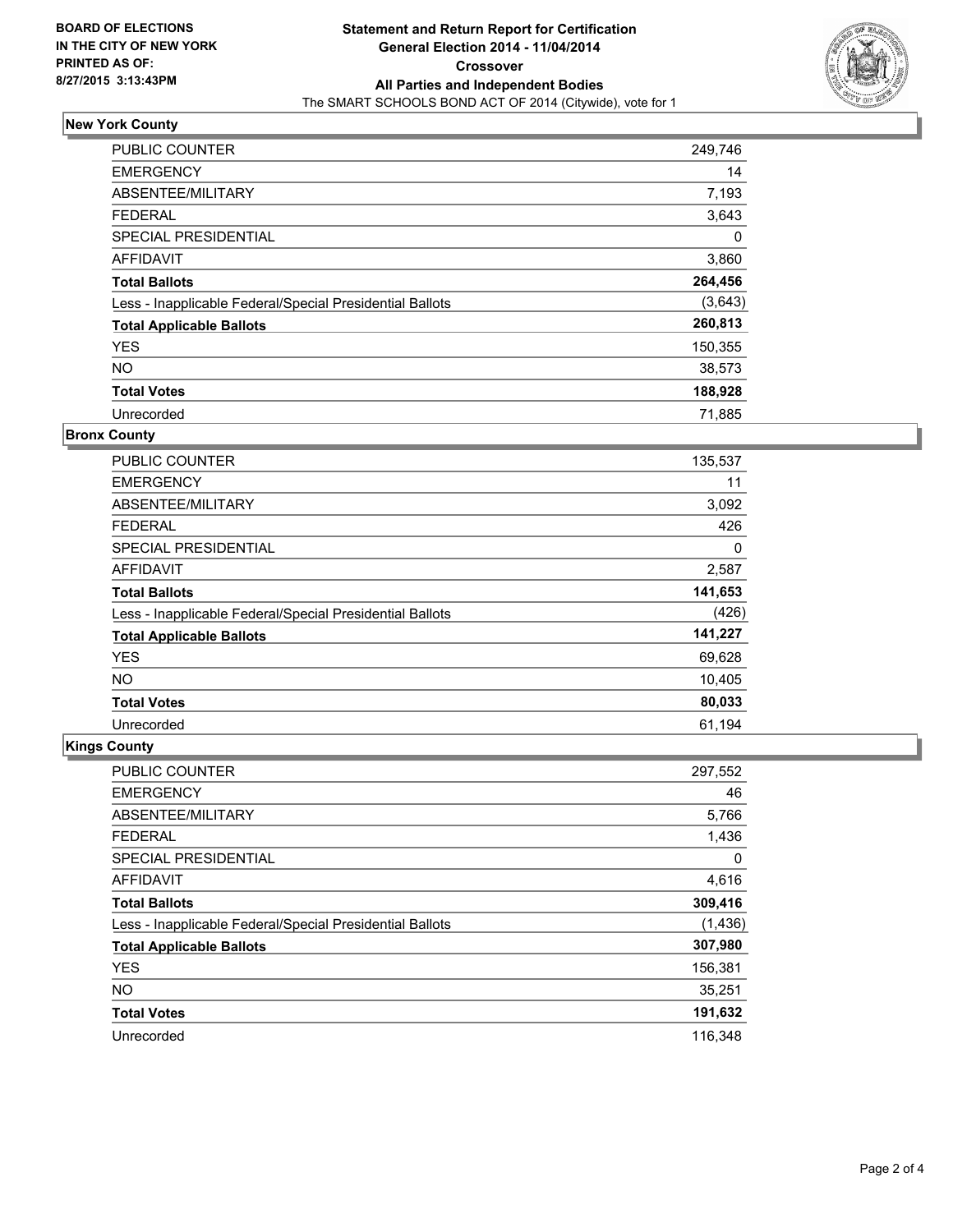

#### **Queens County**

| <b>PUBLIC COUNTER</b>                                    | 235,028  |
|----------------------------------------------------------|----------|
| <b>EMERGENCY</b>                                         | 2        |
| ABSENTEE/MILITARY                                        | 7,142    |
| <b>FEDERAL</b>                                           | 1,309    |
| SPECIAL PRESIDENTIAL                                     | $\Omega$ |
| <b>AFFIDAVIT</b>                                         | 2,548    |
| <b>Total Ballots</b>                                     | 246,029  |
| Less - Inapplicable Federal/Special Presidential Ballots | (1,309)  |
| <b>Total Applicable Ballots</b>                          | 244,720  |
| <b>YES</b>                                               | 123,338  |
| NO.                                                      | 33,931   |
| <b>Total Votes</b>                                       | 157,269  |
| Unrecorded                                               | 87,451   |

## **Richmond County**

| <b>PUBLIC COUNTER</b>                                    | 77,274 |
|----------------------------------------------------------|--------|
| <b>EMERGENCY</b>                                         | 3      |
| ABSENTEE/MILITARY                                        | 3,303  |
| <b>FEDERAL</b>                                           | 222    |
| SPECIAL PRESIDENTIAL                                     | 0      |
| <b>AFFIDAVIT</b>                                         | 612    |
| <b>Total Ballots</b>                                     | 81,414 |
| Less - Inapplicable Federal/Special Presidential Ballots | (222)  |
| <b>Total Applicable Ballots</b>                          | 81,192 |
| <b>YES</b>                                               | 39,244 |
| <b>NO</b>                                                | 20,800 |
| <b>Total Votes</b>                                       | 60,044 |
| Unrecorded                                               | 21,148 |